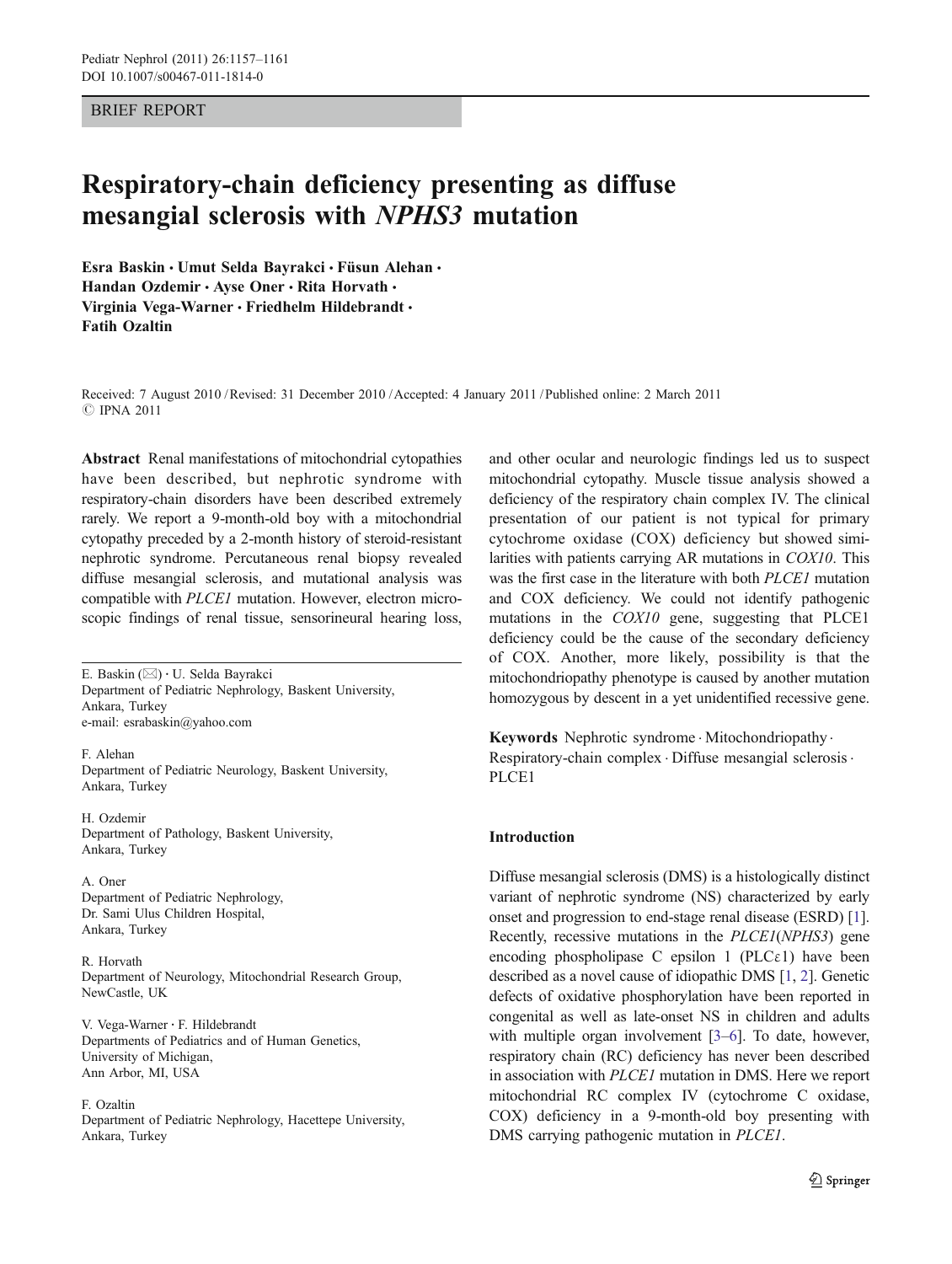#### Case report

A 9-month-old boy (A1391-21) presented with a history of edema in his face, legs, and scrotum of 2 months' duration on admission. He was diagnosed with NS in a local hospital and treated with intravenously administered human albumin and orally administered methylprednisolone (2 mg/kg day) for 4 weeks. He was referred to our hospital after 1 month of follow-up due to unresponsiveness to steroid treatment and poor clinical condition. The child was born full term after an uneventful pregnancy to healthy, first-degreerelated parents. His history during the postnatal and early infancy period was uneventful, with normal growth and development until the onset of NS. There was no history of NS or any other renal disease in his family. On admission, physical examination revealed a height of 70 cm (25–50th centile for age), weight 10 kg (75–90th centile for age) and head circumference 46 cm (50th centile for age). Blood pressure, heart rate, and respiratory rate were 134/82 mmHg, 132/min, and 34/min, respectively. No dysmorphic appearance was noted. His abdomen was distended because of ascites, and there was 2+ pretibial edema. The patient had an axial hypotonicity, and funduscopic examination revealed salt-and-pepper-like appearance in the retina, with irregular yellow pigmentation of the fovea. Laboratory evaluation showed significant hypoproteinemia (3.3 g/dl), hypoalbuminemia (1.8 g/dl), and significant proteinuria (protein/creatinine: 46.2 mg/mg creatinine) with high triglyceride (528 mg/dl) and cholesterol (699 mg/dl) levels. Blood urea nitrogen (BUN) and creatinine levels were 114 mg/dl and 1.43 mg/dl, respectively, with a glomerular filtration rate of 22 ml/min that was estimated by Schwartz formula. Complement 3 and 4 levels were 78 IU/ml (normal 75-80) and 16.4 IU/ml (normal 15-42), respectively. Antinuclear antibody and antibody to double-stranded DNA (dsDNA) were negative, and there was no evidence of previous hepatitis or intrauterine infections. Serology for rubella, toxoplasmosis, syphilis, and herpes simplex were also negative in both patient and mother.

Daily albumin infusions with furosemide were started. He remained nephrotic despite pulse methylprednisolone, cyclosporine A, and oral steroid treatment. A percutaneous renal biopsy was undertaken, and histological evaluation revealed renal cortical and medullar tissue with 21 glomeruli. Glomeruli showed irregular thickening and wrinkling of glomerular basal membranes, diffuse increase in mesangial matrix, and swollen endothelial cells. Mesangial matrix was markedly increased, extending into and narrowing capillary lumina. Some glomeruli show segmental sclerosis, and most showed solidification or global sclerosis. Shrunken and sclerotic glomeruli were surrounded by coronas of partly hypertrophied vacuolized podocytes (Fig. [1\)](#page-2-0).

Focal tubular atrophy and focal fibrosis with minimal mononuclear inflammatory-cell infiltration was observed in the interstitium. Vacuolar degeneration of the cytoplasm of tubular cells and lipid droplets was also observed in most tubules. The muscular layer of the arteries and arterioles was thickened and associated with intimal proliferation and marked deposition of lipids in the walls. One afferent arterial and a few capillaries of two glomeruli showed hyaline lesions and necrosis. Variable amounts of segmental immunoglobulin M (IgM) and C3 deposition was observed in the mesangium and along peripheral capillary membrane. Electron-microscopic examination revealed irregular thickening and wrinkling of glomerular basal membranes. One glomerulus showed solidification and podocyte crowning. In other glomeruli, mesangial matrix was markedly increased, extending into and narrowing capillary lumina; endothelial cells were swollen, and podocytes were hypertrophied. Significant foot process effacement was noted. Tubular basement membrane thickening and irregularity were observed. Cytoplasm of tubules showed mitochondrial alterations such as unusual shapes and unusual patterns of cristae. In addition, various nonmitochondrial changes, such as cytoplasmic myelin-like inclusions, were noted. Clinical and pathological findings revealed the diagnosis of DMS. Serology for viral infections including cytomegalovirus, Ebstein-Barr virus, and Parvovirus were negative. Karyotype analysis showed 46 XY with male phenotype. Direct exon sequencing for the PLCE1 gene revealed a homozygous TT deletion at position 5410-5411 in exon 3, causing a frameshift between amino acids 1804-1819 (c.5410–5411delTT; p.1804fsX1819). Homozygosity for this mutation is very likely due to homozygosity by descent from an ancestor common to both parents. This mutation was previously reported in another family from Turkey [[1\]](#page-3-0). No mutation was detected in podocin and *WT1* genes.

During his follow-up, the patient remained oliguric, and peritoneal dialysis was initiated at the 5th week of admission. Subsequently, a fine tremor was observed in his hands despite of normal electrolyte levels. Magnetic resonance imaging scan showed hyperintense lesions in the left thalamus, suggesting a metabolic disease. However, metabolic work-up including tandem mass spectrometry was normal. Lysosomal analysis and analysis of very-longchain fatty acids, phytanic acids, and pristanic acid were negative. Blood lactate level was 2 mmol/l (normal 0.7- 2 mmol/l), and pyruvate was 4.96 mg/dl (normal 0.3-1 mg/ dl). Audiometric analysis revealed sensorineural hearing loss. His electroencephalography was normal, whereas electromyography revealed myopathic findings. A muscle biopsy was performed at 10 months of age to confirm mitochondrial cytopathy due to multiorgan involvement, i.e., steroid-resistant nephrotic syndrome, deafness, and ocular and neurologic findings, as well as electron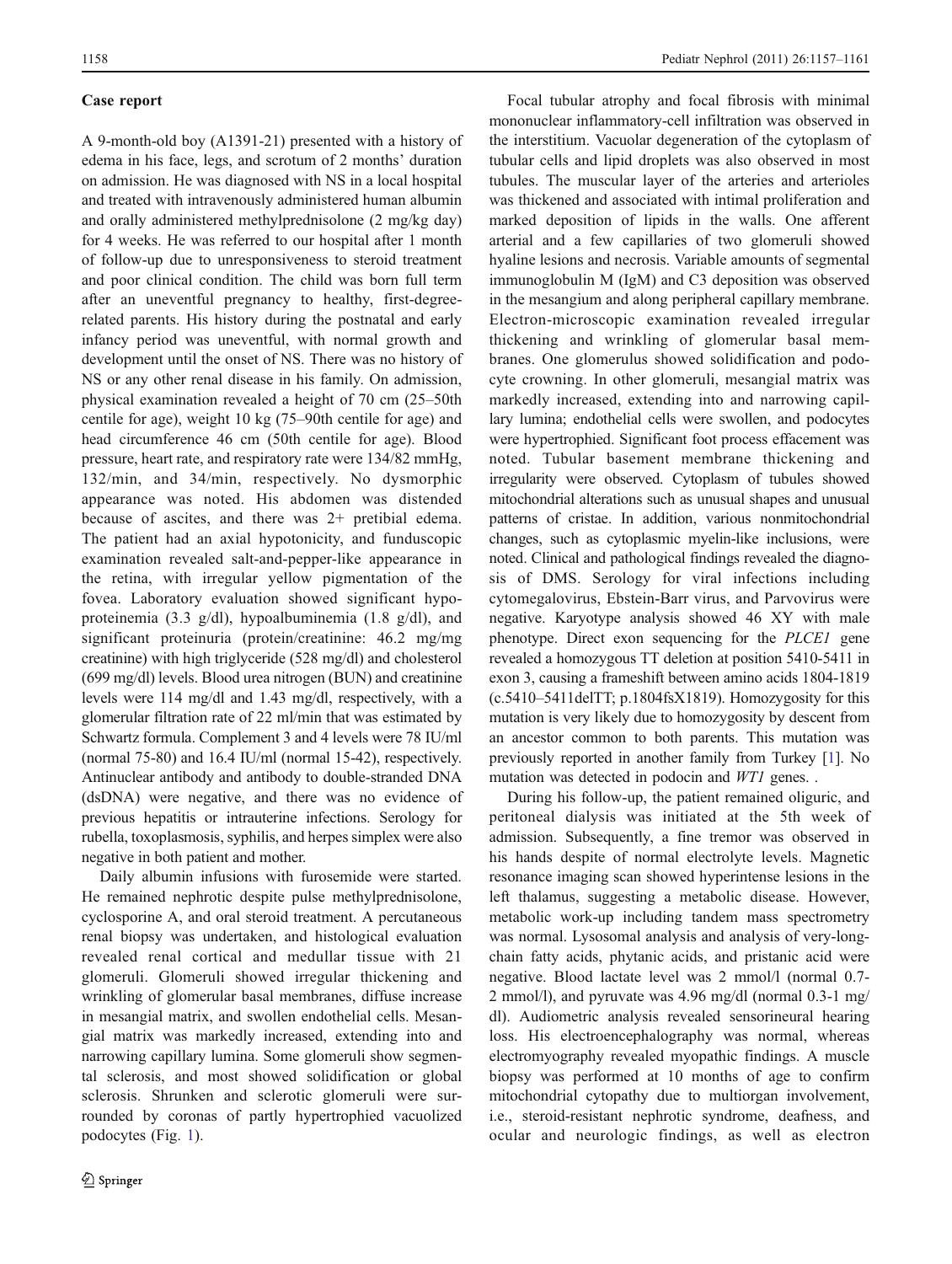<span id="page-2-0"></span>Fig. 1 a Significant mesangial and paramesangial expansion with slightly irregular thickening of glomerular basement membranes [hematoxylin and eosin (H&E) x400]. b Mesangial expansion and segmental sclerosis were noted in some glomerulus (H&E ×400). c, d Shrunken sclerotic glomerulus surrounded by corona of partly hypertrophied vacuolized podocytes (H&E and Mason trichrome x400 )



microscopic findings of renal tissue. Although muscle biopsy revealed normal histological findings, the results of biochemical analysis of muscle tissue showed a deficiency of the respiratory chain complex IV (cytochrome C oxidase) (COX) [COX level 58 U/g noncollagen protein (NCP) (normal 112–351 U/gNCP]. RC complexes I–IV activity was determined in skeletal muscle, as described [\[7](#page-4-0)]. Mitochondrial DNA (mtDNA) analysis of muscle excluded the common mitochondrial encephalomyopathy, lactic acidosis, and stroke-like episodes (MELAS) m.3243A>G and myoclonic epilepsy with ragged-red fibers (MERRF) m.8344A>G mutations.

After diagnosis, the patient was treated with coenzyme Q10 (CoQ10) for 6 months. During this time, an impressive improvement in his neurologic findings was observed, and he was discharged with peritoneal dialysis at 11 months of age. He was hospitalized because of peritonitis for 3 weeks at 15 months of age and diarrhea at 17 months. However, 2 months later, at 19 months, he died in his hometown after an episode of a febrile illness probably because of sepsis.

Materials and methods

DNA extraction from the patient's muscle and blood was done according to standard purification protocols (Qiagen, Hildesheim, Germany). Southern blot to test for mtDNA deletions were performed by standard methods; real-time polymerase chain reaction (PCR) to determine mtDNA copy number was performed as described [\[8](#page-4-0)]. The nuclear COX10, COX15, and PLCE1 genes were sequenced by standard methods. Biochemical measurement of RC enzymes in skeletal muscle showed an isolated deficiency of COX. Mitochondrial DNA deletions and depletion were excluded by Southern blot and real-time PCR, respectively. Clinical phenotype and biochemical COX deficiency raised the possibility of mutations in COX10; however, genetic analysis of the COX assembly genes COX10 and COX15 did not reveal a pathogenic mutation.

#### **Discussion**

Here we describe the first reported case of DMS associated with PLCE1 mutation and COX deficiency. DMS is a histologically distinct variant of NS characterized by early onset and progression to ESRD. It can be syndromic or nonsyndromic (i.e. isolated). Its etiology and pathogenesis remain unknown. Recently, recessive mutations in PLCE1 (NPHP3) were identified as a novel cause of DMS [[2\]](#page-3-0). Mutational analysis of the NPHS3/PLCE1 gene was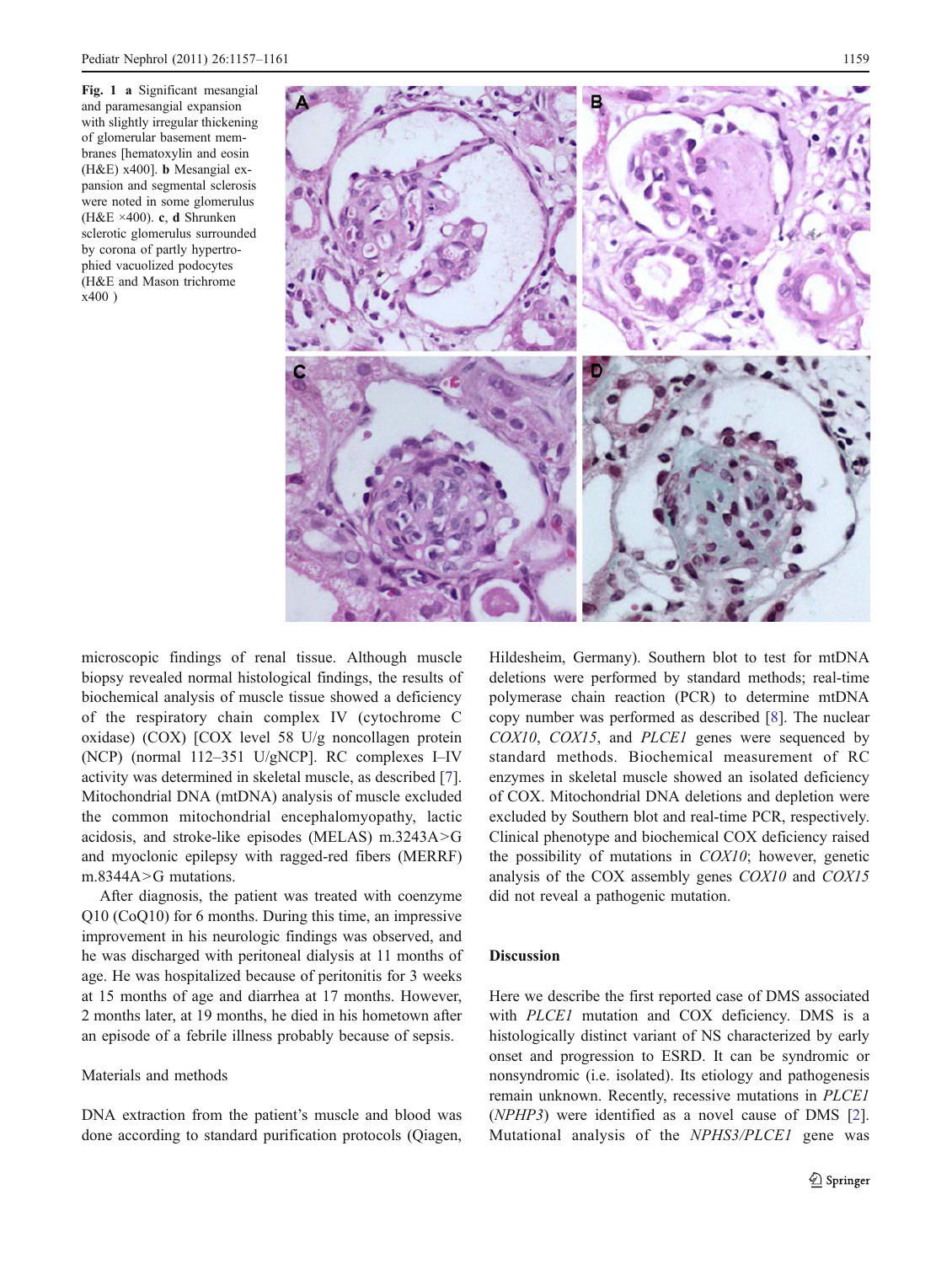<span id="page-3-0"></span>consistent with the diagnosis of autosomal recessive NS and can be viewed as the cause of the disease in our patient, who did not respond to treatment and developed end-stage renal failure shortly after the diagnosis. However ocular and neurological findings and deafness prompted us to consider a mitochondrial cytopathy. Although light and electron microscopic examinations of renal tissue revealed DMS, severe and unusual arteriolar changes suggested the presence of a possible mitochondrial cytopathy. We confirmed COX deficiency in muscle tissue. Although it is not possible to link renal histological findings directly to COX deficiency, Goldenberg et al. [\[3](#page-4-0)] also reported similar renal histological findings regarding renal vascular tissue in patients with respiratory chain complex (RCC) deficiency. Unfortunately enzymological studies and spectrophotometry of renal biopsy were not possible in our patient. However, analysis of muscle tissue revealed a deficiency of RCC IV. Defects of the mitochondrial respiratory chain are recognized as a major cause of human disease. Most of these patients carry mutations in the mtDNA or in nuclear genes encoding subunits or assembly genes of the respiratory chain. However, secondary decrease of the biochemical activities of RC enzymes has been described in several patients with a primarily nonmitochondrial condition [\[9](#page-4-0)], complicating the diagnostic workup of patients with RC deficiencies.

The most common renal manifestation of mitochondrial disease in childhood is Fanconi syndrome, usually detected in Pearson or Kearns–Sayre syndrome caused by a single deletion of mtDNA [\[6](#page-4-0)]. Mutations in a variety of nuclear genes encoding mitochondrial proteins have been reported recently in association with both tubulopathy and nephrotic syndrome, including coenzyme Q biosynthesis genes (COQ2, PDSS2), respiratory-chain enzyme-complex assembly genes (BCS1L, COX10), or mtDNA maintenance genes causing mtDNA depletion (RRM2B) [[10](#page-4-0)]. Delayed-onset steroidunresponsive NS with focal segmental glomerulosclerosis (FSGS), mostly ascribed to the 3243 MELAS mutation, has been reported in children and adults [[4,](#page-4-0) [5](#page-4-0), [11\]](#page-4-0). Congenital NS caused by RC deficiency was firstly described by Goldenberg et al. [[3\]](#page-4-0). Diomedi-Camassei et al. [[12\]](#page-4-0) recently described a novel mutation in COQ2, which was suggested to cause a primary glomerulopathy with earlyonset glomerular lesions. Glomerular involvement of FSGS in the context of mitochondrial dysfunction has been associated in some cases with unusual hyaline lesions that may represent individual myocyte necrosis in afferent arterioles and small arteries [[13\]](#page-4-0). The observed renal arteriolar lesions could cause glomerular hypertension and hyperperfusion that would lead to glomerular epithelial cell abnormalities, including multinucleation and accumulation of abnormal mitochondria in podocytes [\[14\]](#page-4-0). It has been suggested that glomerular epithelial cells

are susceptible to accumulation of mutant mtDNA and deficient mitochondrial energy supply, leading to podocyte dysfunction followed by development of FSGS. However, our patient had DMS with proven PLCE1 mutation, which may suggest a different pathophysiology for the additional renal tubular changes.

Mitochondrial abnormalities have been previously observed in renal biopsies of NS, irrespective of the course. Mitochondrial dysfunction and downregulation of mitochondria-encoded RC components have been observed in Finnish NS [[15](#page-4-0)]. Apart from a possible causative role of mitochondria in the disease, this suggests a critical role of mitochondria, the first source of energy in the kidney, in maintaining glomerular permeability barrier [\[3](#page-4-0)]. However, identification of a PLCE1 mutation as well as RC deficiency makes the situation more complicated in our case. The clinical presentation of our patient is not typical for primary COX deficiency but shows similarities with patients carrying autosomal recessive mutations in COX10. We could not identify pathogenic mutations in the COX10 (or COX15) gene(s), suggesting that PLCE1 deficiency led to a secondary COX deficiency. However, it is not possible as yet to completely rule out a coexisting primary COX deficiency. Given the first-degree cousin relationship of the parents, which puts the child at risk for recessive disease, it is quite likely that the mitochondriopathy phenotype was caused by another mutation homozygous by descent in a yet unidentified recessive gene.

Acknowledgement FH is an investigator at the Howard Hughes Medical Institute, a Doris Duke Distinguished Clinical Scientist, and is supported by grants from the National Institutes of Health (R01DK076683, RC1DK086542).

## References

- 1. Gbadegesin R, Hinkes BG, Hoskins BE, Vlangos CN, Heeringa SF, Liu LC, Ozaltin F, Hashmi S, Ulmer F, Cleper R, Ettenger R, Antignac C, Wiggins RC, Zenker M, Hildebrandt F (2008) Mutations in PLCE1 are a major cause of isolated diffuse mesangial sclerosis (IDMS). Nephrol Dial Transplant 23:1291– 1297
- 2. Hinkes BG, Wiggins RC, Gbadegesin RA, Vlangos CN, Seelow D, Nürnberg G, Garg P, Verma R, Chaib H, Hoskins BE, Ashraf S, Becker C, Hennies HC, Goyal M, Wharram BL, Schachter AD, Mudumana S, Drummond I, Kerjaschki D, Waldherr R, Dietrich A, Ozaltin F, Bakkaloglu A, Cleper R, Basel-Vanagaite L, Pohl M, Griebel M, Tsygin AN, Soylu A, Müller D, Sorli CS, Bunney TD, Katan M, Liu J, Attanasio M, O'Toole JF, Hasselbacher K, Mucha B, Otto EA, Airik R, Kispert K, Kelley GG, Smrcka AV, Gudermann T, Holzman LB, Nürnberg P, Hildebrandt F (2006) Positional cloning uncovers mutations in PLCE1 responsible for a nephrotic syndrome variant that may be reversible. Nat Genet 38:1397– 1405